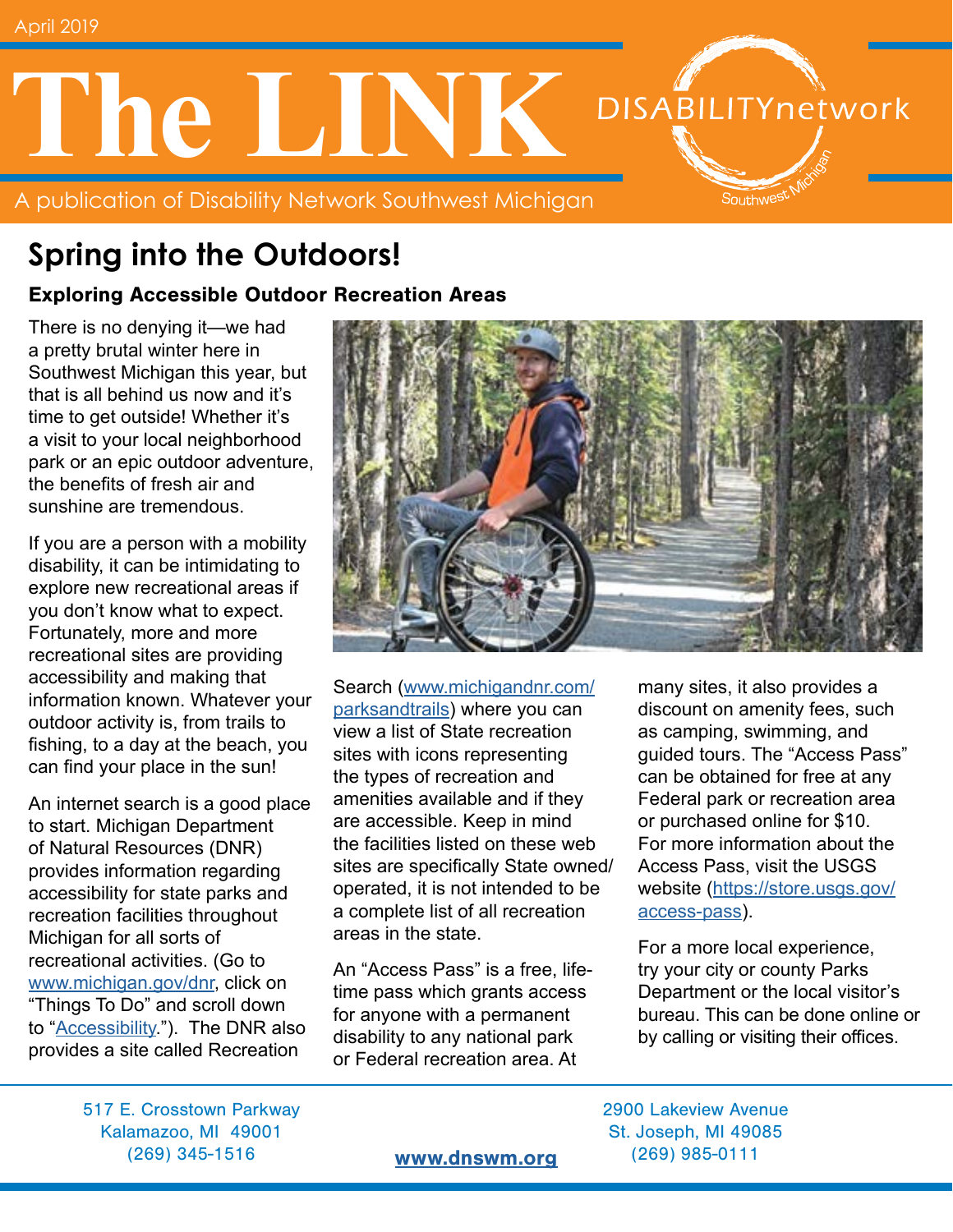### **NEW WORKSHOP Know your rights!**

#### Overview of laws protecting people with disabilities

It's important to know your rights. In this workshop we will be discussing the laws which protect people with disabilities in the areas of employment, housing, education ( K-12 & postsecondary), public places/access, voting, and transportation.

The information in this workshop is intended as an overview for the purposes of advocating for your rights, we are not providing legal advice.

This event is free and open to the public. Select the location and date that works for you and RSVP to Miranda at (269) 345-1516 x120 or [grunwellm@dnswm.org](mailto:grunwellm%40dnswm.org?subject=) and let us know if you need an accommodation to participate.



| <b>St. Joseph:</b> | Thursday, May 2                                                                   | $9:00 - 10:30$ |  |
|--------------------|-----------------------------------------------------------------------------------|----------------|--|
|                    | Disability Network Southwest Michigan   2900 Lakeview Avenue                      |                |  |
| Kalamazoo:         | Wednesday, May 8                                                                  | $12:30 - 2:00$ |  |
|                    | Disability Network Southwest Michigan   517 E. Crosstown Parkway                  |                |  |
|                    | <b>Battle Creek: Friday, May 10</b>                                               | $9:00 - 10:30$ |  |
|                    | United Way of the Battle Creek & Kalamazoo Region   34 W. Jackson Street, Ste. 4B |                |  |

### **MOVIE + LUNCH + DISCUSSION**

### **Infinitely Polar Bear**

We wrap up our Lunch & Learn Movie Series with *Infinitely Polar Bear,* the true story of a father who is recovering from a manic breakdown and soon finds himself in over his head when he takes on the role of primary caregiver for his daughters while his wife returns to graduate school.

This event is free and open to the public. Please RSVP to Miranda at (269) 345-1516 x120 or [grunwellm@dnswm.org](mailto:grunwellm%40dnswm.org?subject=) and let us know if you need an accommodation to participate.

| Kalamazoo:  | <b>Wednesday, April 17</b>             | $11:30 - 1:30$<br>Disability Network Southwest Michigan 517 E. Crosstown Parkway                      |
|-------------|----------------------------------------|-------------------------------------------------------------------------------------------------------|
| St. Joseph: | <b>Wednesday, April 24</b>             | $11:30 - 1:30$<br>Disability Network Southwest Michigan   2900 Lakeview Avenue                        |
|             | <b>Battle Creek: Tuesday, April 30</b> | $11:30 - 1:30$<br>United Way of the Battle Creek and Kalamazoo Region   34 W. Jackson Street, Ste. 4B |

Disability Network Southwest Michigan has a fragrance-free policy. For the well-being of those with scent sensitivities, please do not wear scented products when visiting our office or attending events.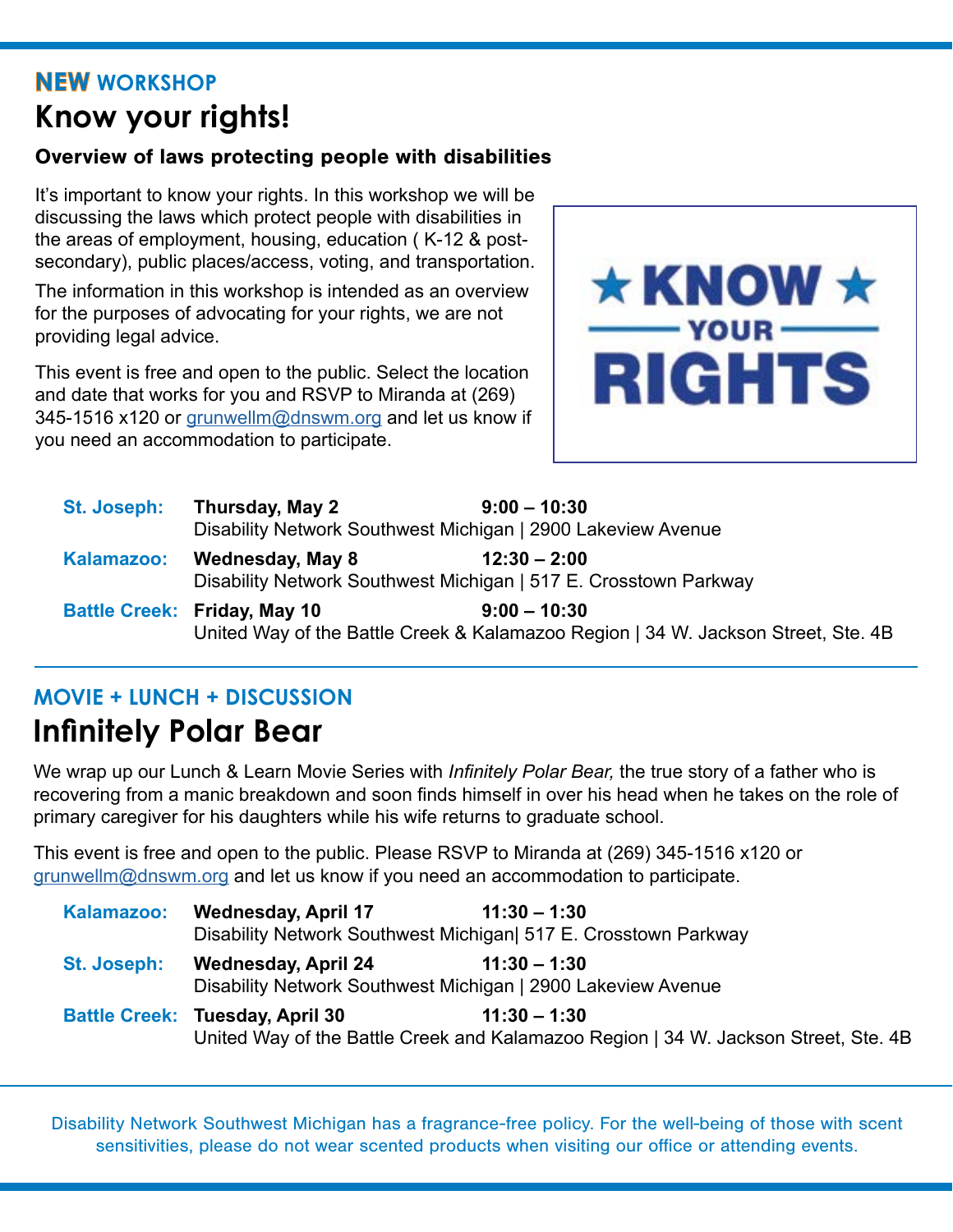### **Annual ADA Celebration Scheduled for July 26th**

Mark your calendars and join us for a celebration of the twenty-ninth anniversary of the Americans with Disabilities Act on Friday, July 26 from 11:30 a.m. to 1:30 p.m. We are hosting a community-wide event at our Kalamazoo office, including a free lunch, awards, and speakers. We invite all community members and organizations to join us!

# **Berrien County Transportation Forum**

### Join the conversation!

Come be part of the conversation with representatives from the public transportation agencies serving Berrien County. This is an opportunity to share your concerns, raise issues, and ask questions about how you are directly affected by the transportation systems in your area. Representatives from area transportation agencies will be at this forum to hear your concerns and answer questions.

### **April 12, 2019 | 1:00 — 3:00 pm**

#### **2900 Lakeview Avenue, St. Joseph, Michigan**

If you have any questions about this event or need an accommodation to participate, please contact Cindy at (269) 985-0111. This event is sponsored by Disability Network Southwest Michigan and the Self-Advocates of Michigan (SAM) Board.

### **Meet James: Born to be an Advocate!**

The Transportation Forum described above would not be happening if James Ivey didn't make it happen. James is a young adult with a developmental disability and cerebral palsy who has a passion for the disability rights movement and isn't afraid to speak up about it. James represents the Berrien County area on the Self- Advocates of Michigan (SAM) Board. He serves on the Public Policy, Advocacy, and Public Relations committees of SAM, and is chairperson of the Transportation Committee. Through his involvement with the Michigan Developmental Disability Council and SAM board, James identified transportation as the biggest issue for people with disabilities in his area.

Disability Network staff worked with James to connect with community officials, politicians, and people with disabilities in his community to

discuss issues around local public transportation and assisted him in planning a local transportation forum. This forum will be a model for SAM representatives to use throughout the state.

James is not a novice to advocating for the rights of people with disabilities. He has traveled to Lansing and Washington DC on numerous occasions to provide input to legislators. James speaks with a passion you can't miss – he is a voice to be heard!





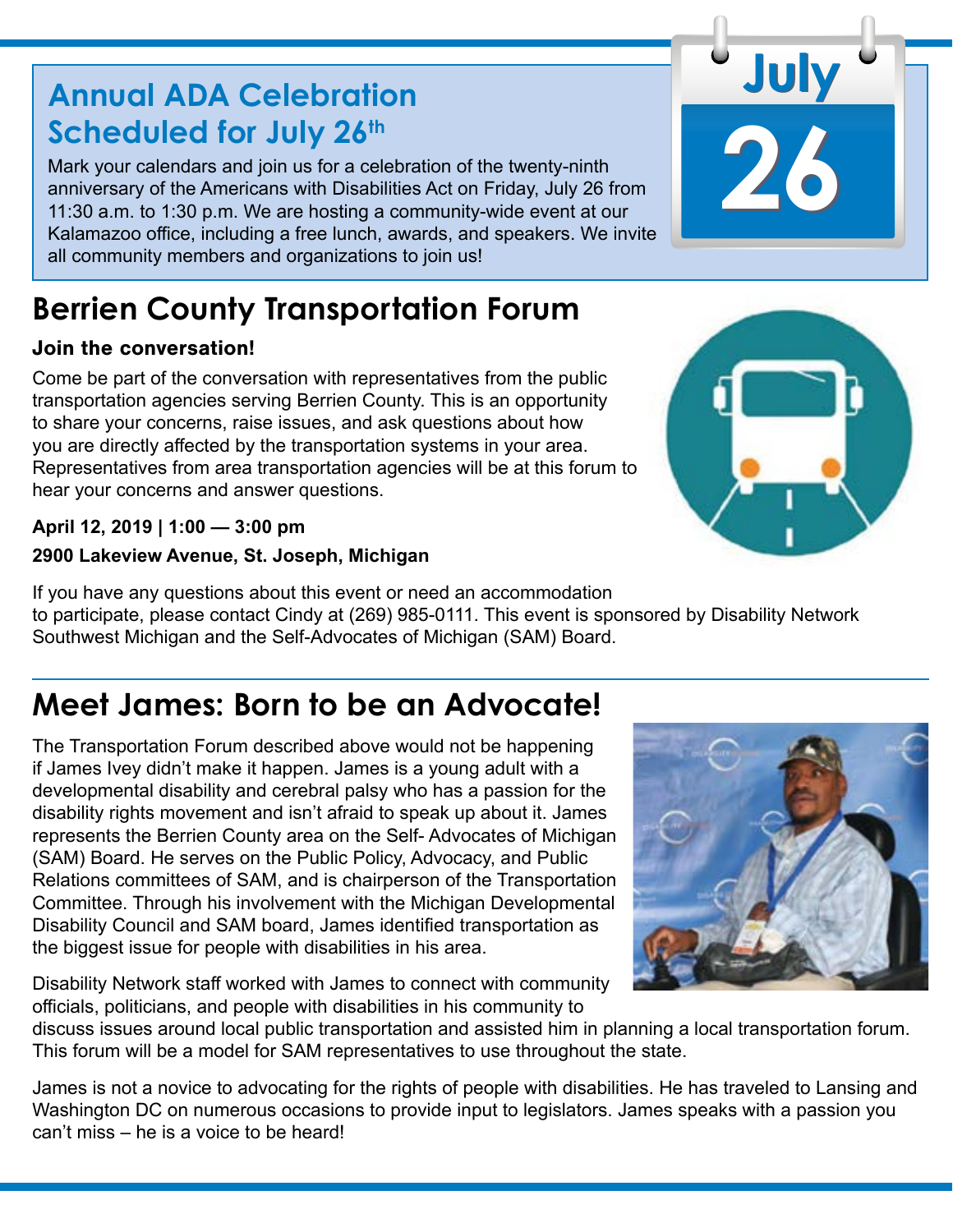### **Summer Employment Program for Young Adults**

We are excited to be offering Advocacy Academy in both Kalamazoo and Battle Creek this year. Advocacy Academy is an eight-week, paid, summer program for youth and young adults. After an introduction to the Disability Rights Movement. participants will work as a group to select, plan and carry out a disability rights advocacy campaign.

Advocacy Academy provides training in advanced advocacy and leadership skills while participants do meaningful work in the Disability Rights Movement. Advocacy Academy also provides valuable experience and training which can be applied to other life experiences. Many of our previous participants have received employment recommendations



based on their performance during Advocacy Academy.

We are currently accepting applications for Advocacy Academy 2019. We are seeking individuals with disabilities who are between 16–29 years of age, able to commit to the entire 8 week position, and are motivated to increase their leadership skills. For more information or to apply

for this year's Advocacy Academy, go to Advocacy & Education in the Services area of our website (www.dnswm.org) or contact Miranda at [grunwellm@dnswm.](mailto:grunwellm%40dnswm.org?subject=) [org](mailto:grunwellm%40dnswm.org?subject=) or 269-345-1516 x120.

This year, Advocacy Academy is funded in part through generous community support. We are grateful for local support of our Advocacy Academy program.

### **You Can't Lose with an MiABLE Account!**

MiABLE is a state-operated, federally approved program where account holders and their loved ones can save and invest money without losing eligibility for government benefits like Supplemental Security Income (SSI) or Medicaid. The state reports that although approximately 300,000 Michigan residents with disabilities are eligible for MiABLE, less than 1 percent of those who qualify are currently using the accounts.

Many people with disabilities want to work but are fearful of losing their Medicaid and other benefits if they have more than \$2,000 in assets. With a MiABLE account, you can save and invest up to \$15,000 per year to pay for expenses such as rent, tuition, vehicle purchases, healthcare, personal needs and long-term care. If you're employed, you may be able to contribute up to \$12,140 of your income – increasing the total yearly contribution limit to \$27,140.

Account holders can withdraw and spend their money at any time, but they can also grow their money and save for the future. Earnings in MiABLE accounts are not subject to federal income tax and contributions to MiABLE accounts are tax-deductible. Anyone can contribute to a MiABLE account – family, friends and the account holder.



MiABLE accounts are available to individuals who develop their physical, developmental or mental disability before age 26. To find out if you're qualified, or to sign up for a MiABLE account, visit MiABLE online at [www.miable.org](https://www.miable.org/).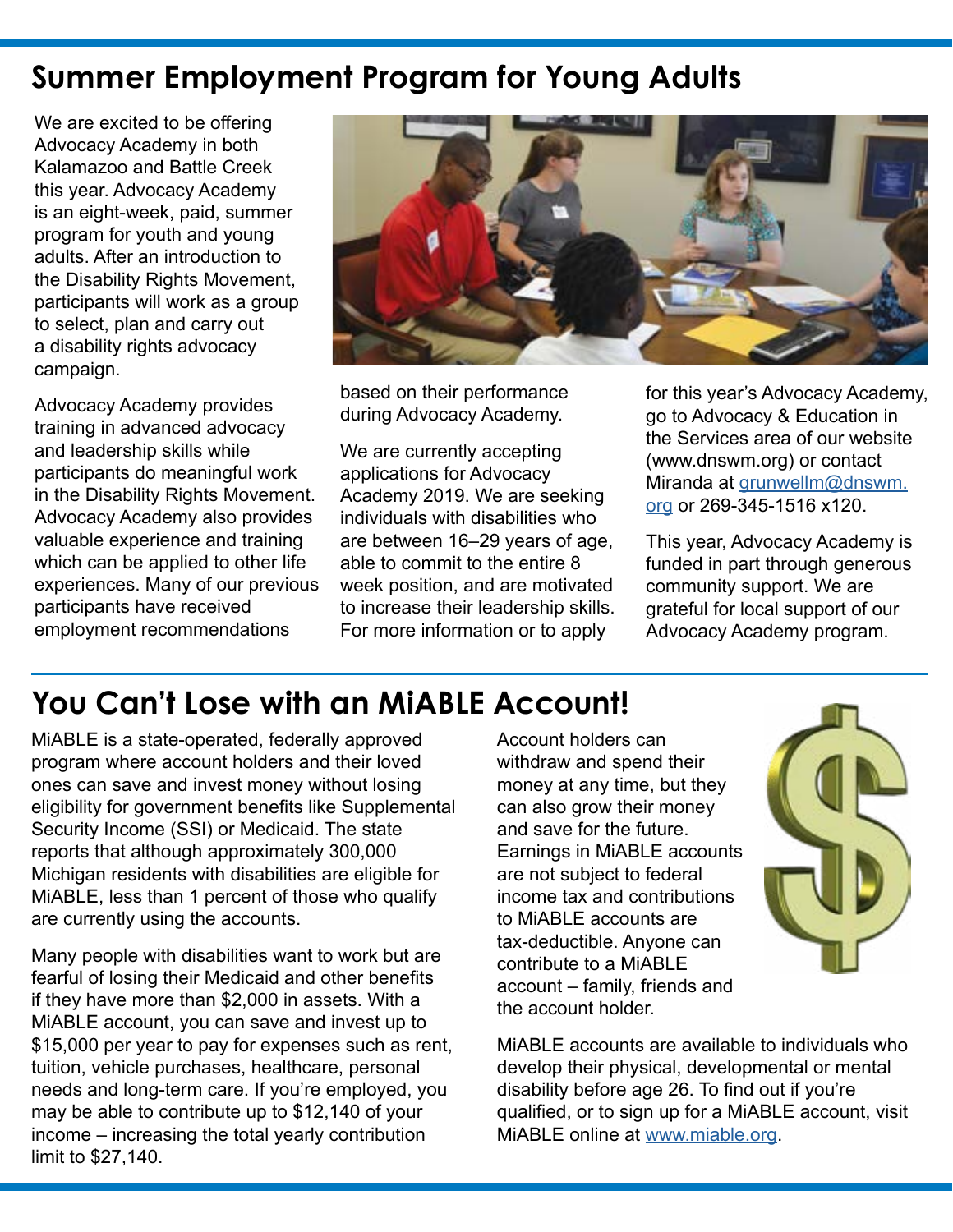### **We Love Our Volunteers!**

April is Volunteer Appreciation Month and we would like to honor our great volunteers! At Disability Network, our volunteers fill a variety of important roles including board and committee members, advocacy team members, front desk receptionists, ramp builders, and office support.

#### Thank you for all that you do!

Robert Argue Patrick Banks Battle Creek Area Habitat for Humanity Stephen Bristow Janet Brode William Chapman Cheryl Baker Diane Dalm Sharon DeHaan Doc Doxzon Ashlee Eichler Esquare Carpentry First Congregational Church St. Joseph First Congregational Church of Kalamazoo First Methodist Church of Kalamazoo Rick Freridge

Janet Germain Julie Gray Great Lakes Chapel Harvey Hanna Harbor Habitat For Humanity Robyn Hill Eva Huddleston John Huizinga Impact Kalamazoo/Dale Miller James Ivey Shari Johns Bob Kisiel Kevin Klute Konjoh Konjoh Hayley Kreg Tom Kruse Mindy Kulasa Ron Lambe Bill McElhone



#### Our Publications:

The LINK is our quarterly newsletter, available in print or emailed in electronic format and is available in alternative format upon request.

Disability Digest is a monthly e-publication focused on the Disability Rights Movement and upcoming Disability Network happenings. Available in electronic format only.

You can sign up online for our publications at www.dnswm.org; or contact Dale at [abbottd@dnswm.org](mailto:abbottd%40dnswm.org?subject=) or (269) 345-1516 x123. Current and past issues of our publications are available on our website at www.dnswm.org.